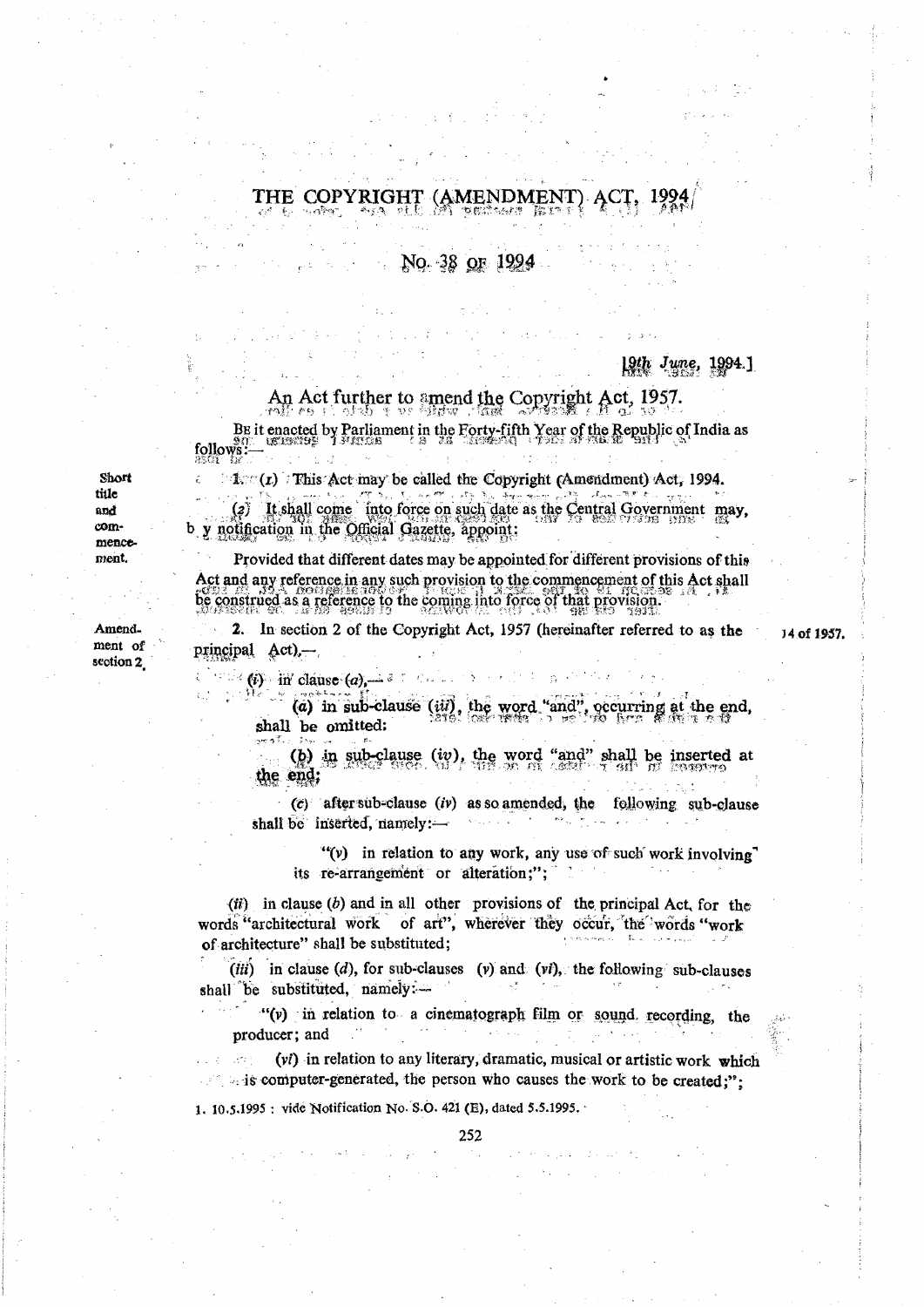(iv) for clause (f), the following clause shall be substituted, namely:—

(f) "cinematograph film" means any work of visual recording on any medium produced through a process from which a moving image may be produced by any means and includes a sound recording accompanying such visual recording and "cinematograph" shall be construed as including any work produced by any process analogous to cinematography including video films;';

(v) for clause  $(ff)$ , the following clauses shall be substituted, namely:-

(*If*) "communication to the public" means making any work available for being seen or heard or otherwise enloyed by the public directly or by any means of display or diffusion other than by issuing copies of such work regardless of whether any member of the public actually sees, hears or otherwise enjoys the work so made available.

*Explanation*.—For the purposes of this clause, communication through satellite or cable or any other means of simultaneous communication to more than one household or place of residence including residential rooms of any hotel or hostel shall be deemed to be communication to the public;

(ffa) "composer", in relation to a musical work, means the person who composes the music regardless of whether he records it in any form of graphical notation;

(ffb) "computer" includes any electronic or similar device having information processing capabilities;

(ffc) "computer programme" means a set of instructions expressed in words, codes, schemes or in any other form, including a machine readable medium capable of causing a computer to perform a particular task or achieve a particular result:

(ffd) "copyright society" means a society registered under sub-section  $(3)$  of section 33.7:

 $(vi)$  for clause  $(m)$ , the following clause shall be substituted, namely:

'(m) "infringing copy" means,-

(i) in relation to a literary, dramatic, musical or artistic work, a reproduction thereof otherwise than in the form of a cinematographic film;

 $(ii)$  in relation to a cinematographic film, a copy of the film made on any medium by any means;

(iii) in relation to a sound recording, any other recording embodying the same sound recording, made by any means;

 $(iv)$  in relation to a programme or performance in which such a broadcast reproduction right or a performer's right subsists under the provisions of this Act, the sound recording or a cinematographic film of such programme or performance,

if such reproduction, copy or sound recording is made or imported in contravention of the provisions of this Act;';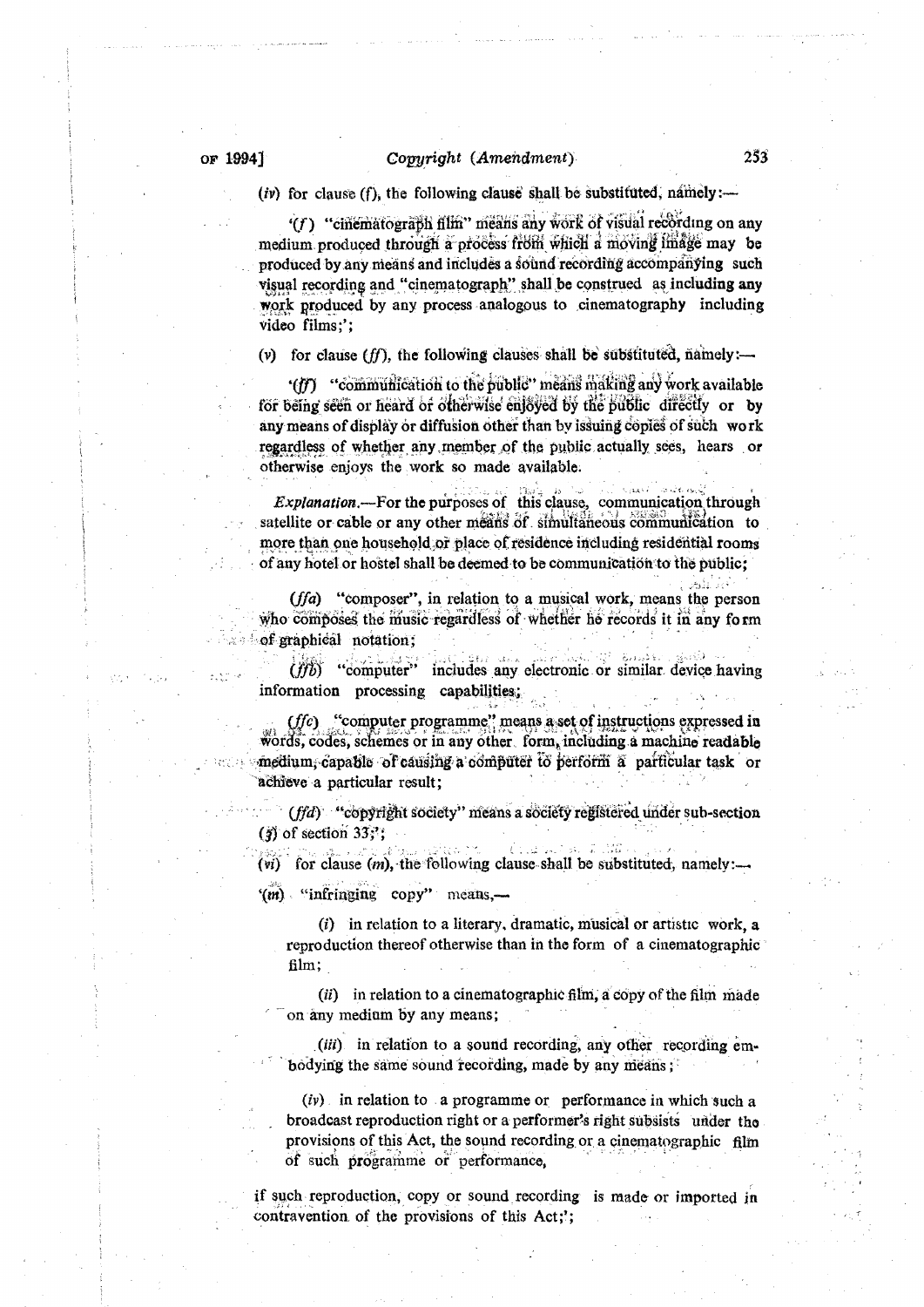### Copyright (Amendment)

I

 $\langle vii\rangle$  for clause (*o*), the following clause shall be substituted, namely:

... (o) "literary work" includes computer programmes, tables and computer pilations including computer data basis;" pilations including computer data basis;';

*(viii)* for clause  $(p)$ , the following clause shall be substituted, namely:—

 $\cdot$   $\cdot$  (p) "musical work" means a work consisting of music and includes any graphical notation of such work but does not include any words or any action intended to be sung, spoken or performed with the music;';

(ix) for clause. (q), the following clause shall be substituted, namely:—

 $(q)$  "performance", in relation to performer's right, means any visual or acoustic presentation made live by one or more performers;';

 $(x)$  after clause  $(q)$ , the following clause shall be inserted, namely:

'(qq) "performer" includes an actor, singer, musician, dancer, acrobat. juggler, conjurer, snake charmer, a person delivering a lecture or any other person who makes a performance;';

 $(x_i)$  clause  $(r)$  shall be omitted;

 $\therefore$   $(xii)$  in clause (t) and in all other provisions of the principal Act, for the . word "record", wherever it occurs, the words "sound recording" shall be substituted;

 $(xiii)$  after clause (u), the following clause shall be inserted, namely: *!* ~ •• ' ' ' • •  $(uu)$  "producer", in relation to a cinematograph film or sound recording, means a person who takes the initiative and responsibility for making the work;';

 $(xiv)$  clause  $(w)$  shall be omitted;

 $(xv)$  for clause (x), the following clauses shall be substituted, namely:  $\cdot$  :..:  $\cdot$  '(x)... "reprography" means the making of copies of a work, by photo :

copying or similar means;

 $(xx)$  "sound recording" means a recording of sounds from which such sounds may be produced regardless of the medium on which such recording is made or the method by which the sounds are produced.'.

Substitution 3. For section 3 of the principal Act, the following section shall be substitution of ted, namely: $-\frac{a}{u}$ 

fl.eW section for section 3.

Meaning '3. For the purposes of this Act, "publication" means making a work of publication.<br>
Meaning a work available to the public by issue of copies or by communicating the work to the available to the public by issue of copies or by communicating the work to the. cation. public.'.

Substitu 4. For section 6 of the sectional Act, the following section shall be tion of **aubstituted**, namely:

 $\alpha$  (a) whether a work has been put sisted or as to the date on which to be decided a work was published for the purposes of Chapter V, or

right  $(b)$  whether the term of copyright for any work is shorter in any :Board. other country than that provided in respect of that work ·underthis Aet,

√÷, 33/6/3  $\frac{1}{2}$  ,  $\frac{1}{2}$ 

<sup>~</sup>.;

new section for  $\begin{array}{c} \text{section 6.} \end{array}$ Certain '6. If any question arises,<br>disputes by Copy·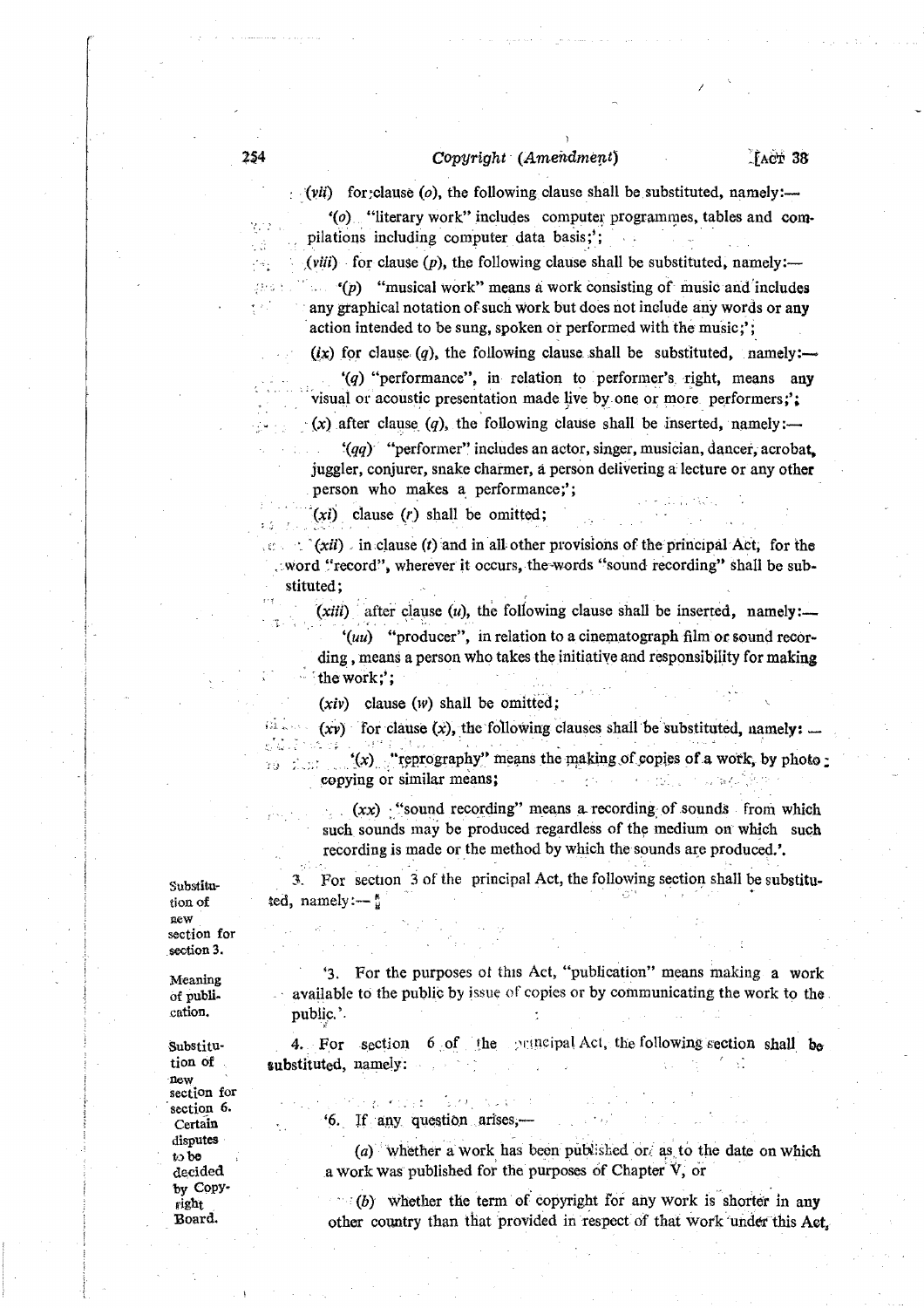Provided that if in the opinion of the Copyright Board, the issue of copies or communication to the public referred to in section 3 was of an insignificant nature, it shall not be deemed to be publication for the purposes of that section.'.

S. In section 11 of the principal Act,- . Amend-

(a) in sub-section (x), for the word "eight", the word "fourteen" shall be section stituted  $\cdot$  11 11, substituted;

(b) in sub-section (3), the words "the Supreme Court or" shall be omitted.

6. In section 12 of the principal  $Act$ ,  $-$  Amend-

(a) after sub-section (2), the following proviso shall be inserted, namely:

"Provided. that, if the Chairman is of opinion that any matter of importance is required to be heard by a larger bench, he may refer the matter to a special bench consisting of five members.";

(b) in sub-section (3), for the proviso, the following proviso shall be substituted, namely:-

"Provided that where there is no such majority, the opinion of the Chairman shall prevail.";

 $(c)$  in sub-section (4), for the words "The Copyright Board", the words "The Chairman" shall be substituted.

7. For section 14 of the principal Act, the following section shall be subs-<br>ed, namely:---<br>tion of tituted, namely: $-$ 

new section for section 14.

 $M_4$ . For the purposes of this Act, "copyright" means the exclusive Meaning of Copyright. right subject to the provisions of this Act, to do or authorise the doing of any of the following acts in respect of a work or any substantial part thereof, . namely:- · . . . . . , ' . · . . . . . . .

. (a). in the case of a literary, dramatic or musical work, not being a computer programme,

(i) to reproduce the work in any material form including the storing of it in any medium by electronic means;

(ii) to issue copies of the work to the public not being copies already in circulation;

(iii) to perform the work in public, or communicate it to the public;

 $(iv)$  to make any cinematograph film or sound recording in respect of the work;

 $(v)$  to make any translation of the work;

 $(vi)$  to make any adaptation of the work;

 $(vii)$  to do, in relation to a translation or an adaptation of the work, any of the acts specified in relation to the work in subclauses (i) to  $(vi)$ ;

ment of

ment of 12~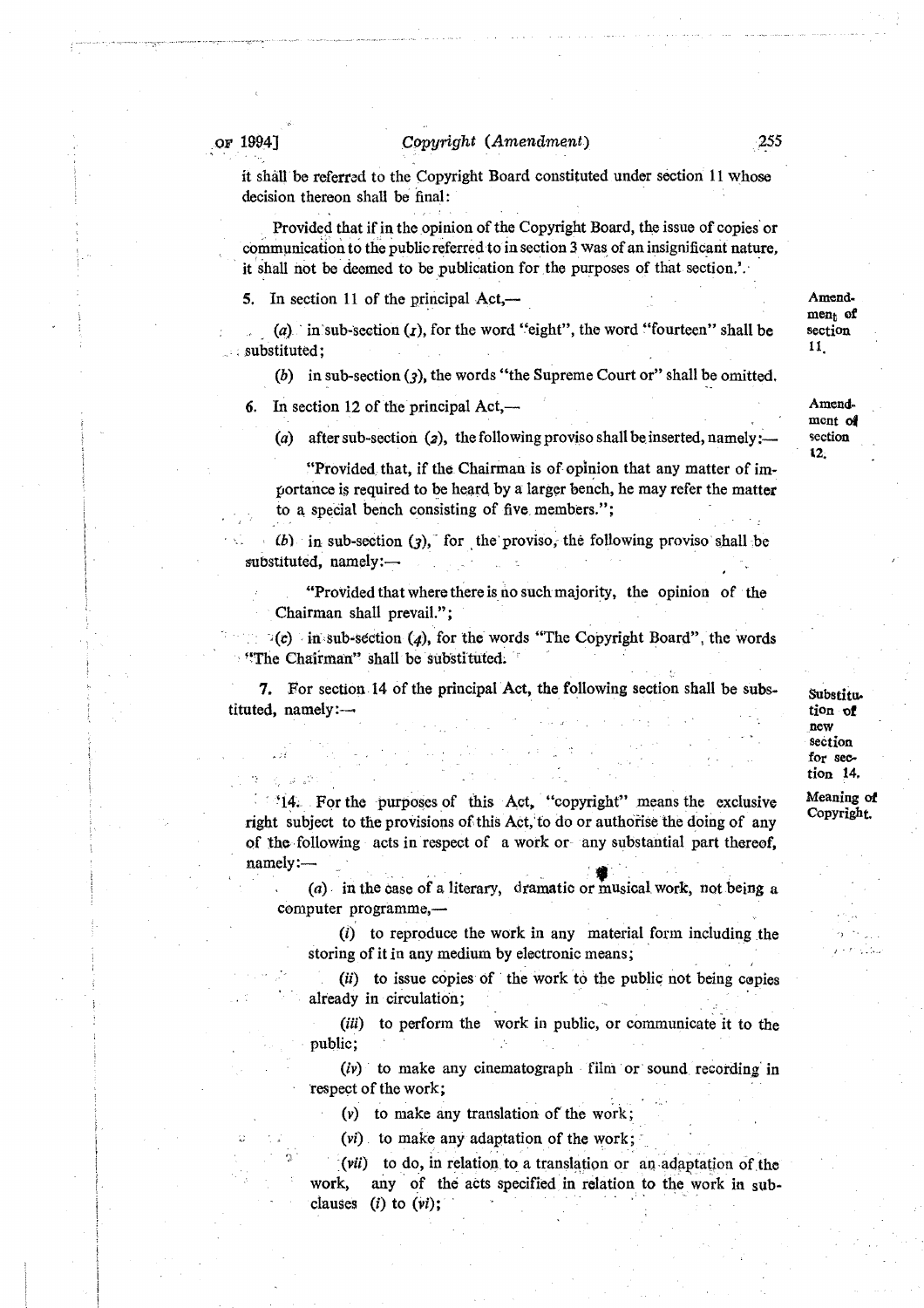(b) in the case of a computer programme.

 $(i)$  to do any of the acts specified in clause  $(a)$ ;

(ii) to sell or give on hire, or offer for said or hire, any copy of the computer programme, regardless of whether such copy has been sold or given on hire on earlier occasions;

fact 38

(c) in the case of an artistic work,-

 $(t)$  to reproduce the work in any material form including depiction in three dimensions of a two dimensional work or in two dimensions of a three dimensional work;

(ii) to communicate the work to the public;

(iii) to issue copies of the work to the public not being copies already in circulation;

(iv) to include the work in any cinematograph film;

(v) to make any adaptation of the work;

(vi) to do in relation to an adaptation of the work any of the acts specified in relation to the work in sub-clauses (i) to (iv);

(d) in the case of a cinematograph film, $\div$ 

(i) to make a copy of the film, including a photograph of any image forming part thereof;

(*ii*) to sell or give on hire, or offer for sale or hire, any copy of the film, regardless of whether such copy has been sold or given on hire on earlier occasions;

(iii) to communicate the film to the public;

(e) in the case of a sound recording,—

(i) to make any other sound recording embodying it;

(ii) to sell or give on hire, or offer for sale or hire, any copy of the sound recording regardless of whether such copy has been sold or given on hire on earlier occasions;

(iii) to communicate the sound recording to the public,

Explanation.-- For the purposes of this section, a copy which has been sold once shall be deemed to be a copy already in circulation.'.

8. In section 19 of the principal Act, for sub-section  $(z)$ , the following subsections shall be substituted, namely:-

"(2) The assignment of copyright in any work shall identify such work. and shall specify the rights assigned and the duration and territorial extent of such assignment.

(3) The assignment of copyright in any work shall also specify the amount of royalty payable, if any, to the author or his legal heirs during the currency of the assignment and the assignment shall be subject to revision, extension or termination on terms mutually agreed upon by the parties.

 $(4)$ . Where the assignee does not exercise the rights assigned to him under any of the other sub-sections of this section within a period of one year from the date of assignment, the assignment in respect of such rights shall be deemed to have lapsed after the expiry of the said period unless otherwise specified in the assignment.

Amendment of section 19.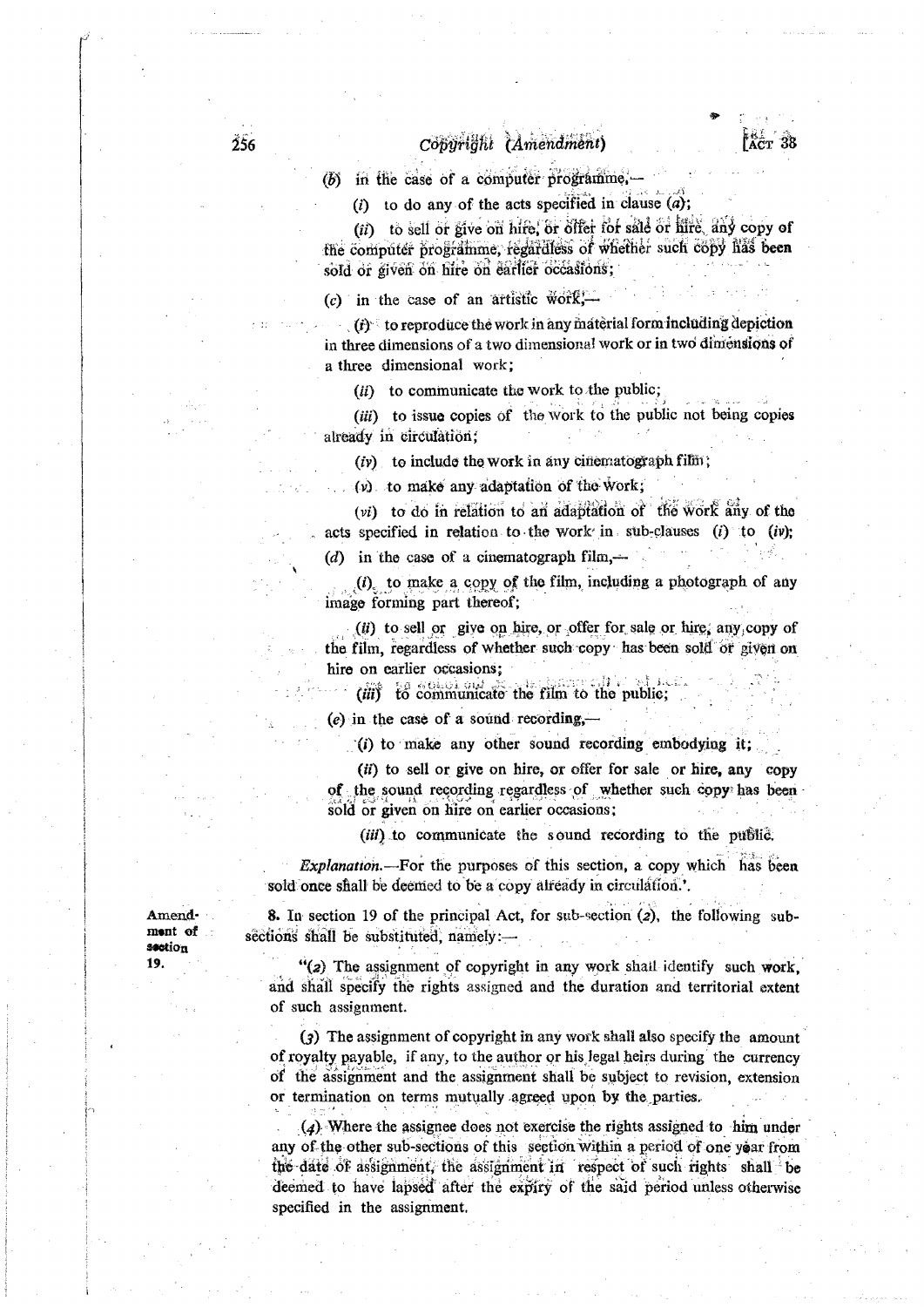OF 1994]

 $(s)$  If the period of assignment is not stated, it shall be deemed to be five years from the date of assignment.

(6) If the territorial extent of assignment of the rights is not specified. it shall be presumed to extend within India.

 $(7)$  Nothing in sub-section (2) or sub-section (3) or sub-section (4) or sub-section  $(s)$  or sub-section  $(s)$  shall be applicable to assignments made before the coming into force of the Copyright (Amendment) Act, 1994.".

9. For section 19A of the principal Act, the following section shall be substituted, namely: $-$ 

"19A.  $(t)$  If an assignee fails to make sufficient exercise of the rights assigned to him, and such failure is not attributable to any act or omission of the assignor, then, the Copyright Board may, on receipt of a complaint from the assignor and after holding such inquiry as it may deem necessary. revoke such assignment.

(2) If any dispute arises with respect to the assignment of any copyright, the Copyright Board may, on receipt of a complaint from the aggrieved party and after holding such inquiry as it considers necessary, pass such order as it may deem fit including an order for the recovery of any royalty payable:

Provided that the Copyright Board shall not pass any order under this sub-section to revoke the assignment unless it is satisfied that the terms of assignment are harsh to the assignor in case the assignor is also the author:

Provided further that no order of revocation of assignment under this sub-section, shall be made within a period of five years from the date of such assignment.".

istyni 10. After section 30 of the principal Act, the following section shall be inserted, namely:

"30A. The provisions of sections 19 and 19A shall, with any necessary adaptations and modifications, apply in relation to a licence under section 30 as they apply in relation to assignment of copyright in a work.".

11. For Chapter VII of the principal Act, the following Chapter shall be substituted, namely:-

section for section 19A. **Disputes** with respect to assign. ment of copy. right.

Substitution of

new

Insertion of new  $\text{section}_n$ 30A.

Applica-

tion of sections 19 and  $19A.$ Substi. tution of new Chapter for Chap-

#### "CHAPTER VII

#### COPYRIGHT SOCIETIES

33. (1) No person or association of persons shall, after coming into force of the Copyright (Amendment) Act, 1994 commence or, carry on the business of issuing or granting licences in respect of any work in which copyright subsists or in respect of any other rights conferred by this Act except under or in accordance with the registration granted under sub-section  $(2)$ :

Registration of Copyright Society.

ter VII.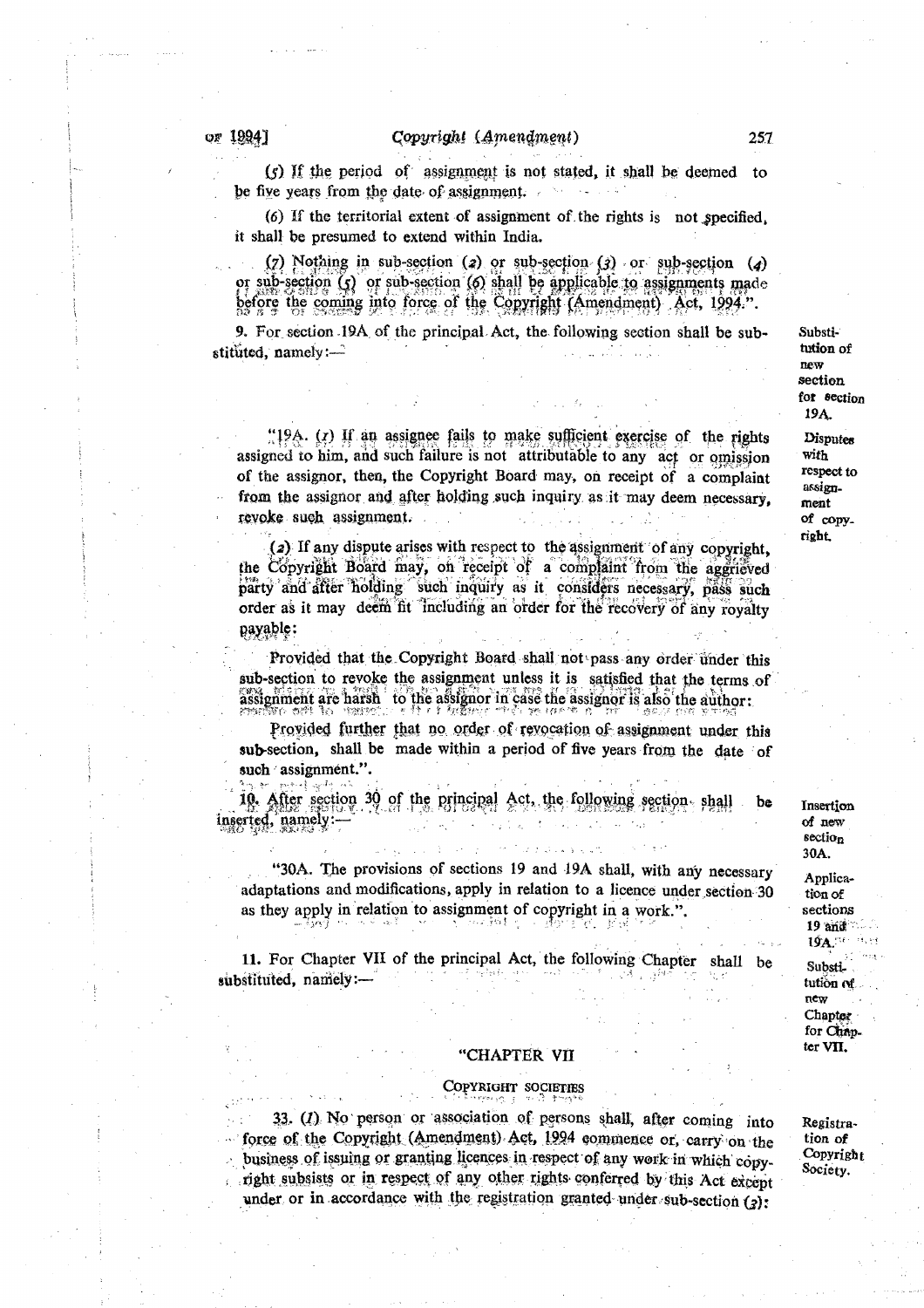Provided further that a performing rights society functioning in accordance with the provisions of section 33 on the date immediately before the coming into force of the Copyright (Amendment) Act, 1994 shall be deemed to be a copyright society for- the purposes of this. Chapter and every such society shall get itself registered within a period of one year from the date of commencement of the Copyright (Amendment) Act, 1994.

(2) Any association of persons who fulfils such conditions as may be prescribed may apply for permission to do the business specified in sub-section  $(r)$  to the Registrar of Copyrights who shall submit the application to the Central Government.

 $(3)$  The Central Government may, having regard to the interests of the authors and other owners of rights under this Act, the interest and convenience of the public and in particular of the groups of persons who are most likely to seek licences in respect of the relevant rights and the ability and professional competence of the applicants, register such association of persons as a copyright society subject to such conditions as may be prescribed:

Provided that the Central G overnment shall not ordinarily register more than one copyright society to do business in respect of the same class of works.

(4) The Central Government may, if it is satisfied that a copyright society is 'being managed in a manner detrimental to the interests of the owners of rights concerned, cancel the registration of such society after such inquiry as may be prescribed.

 $\mathcal{L}^{\mathcal{M}}$  . It is a probability that  $\mathcal{L}^{\mathcal{M}}_{\mathcal{M}}$ *(5)* If the Central Government is of the opinion that in the interest of the owners of rights concerned, it is necessary so to do, it may, by order, suspend the registration of such society pending inquiry for such period not exceeding one year as may be specified in such order under sub-section  $\left(4\right)$  and that Government shall appoint an administrator to discharge the functions of the copyright society.

Adminis. 34. (r) Subject to such conditions as may be prescribed,-

rights of (a) a copyright society may accept from an owner of rights exclusive where by authorisation to administer any right in any work by issue of licences or, right collection of licence fees or both; and

society.  $(b)$  an owner of rights shall have the right to withdraw such authorisation without prejudice to the rights of the copyright society under any contract.

> $(a)$  It shall be competent for a copyright society to enter into agreement with any foreign society or organisation administering rights corresponding to rights under this Act; to entrust to such foreign society or organisation the administration in any foreign country of rights administered by the said copyright society in India, or for administering in India the rights administered in a foreign country by such foreign society or organisation.

tration of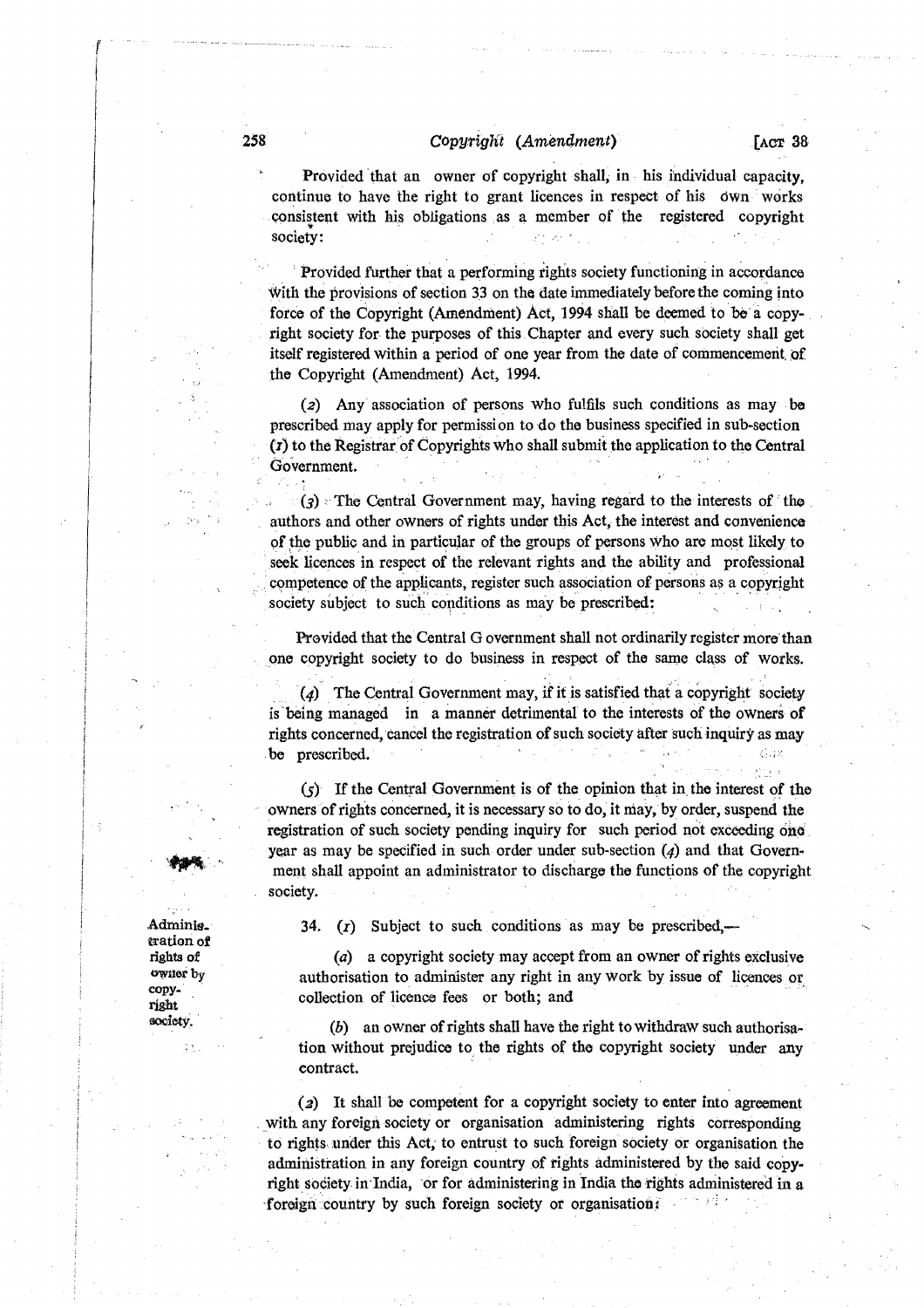$\mathbf 1$ 

Provided that no such society or organisation shall permit any discrimination in regard to the terms of licence or the distribution of fees collected between rights in Indian and other works.

(3) Subject to such conditions as may be prescribed, a copyright society

 $(i)$  issue licences under section 30 in respect of anyrights under this Act;

 $(ii)$  collect fees in pursuance of such licences;

*(iii)* distribute such fees among owners of rights after making deductions for its own expenses;

 $(iv)$  perform any other functions consistent with the provisions of section 35.

34A. (r) If the Central Covernment is of the opinion that  $x \rightarrow y \rightarrow f$ ;  $y = \text{Pay-}$ society for a class of work is generally administering the rights of the owners of remune-<br>rights in such work throughout India, it shall appoint that society for the rations, purposes of this section.

 $(2)$  The copyright society shall, subject to such rules as may be made in society. this behalf, frame a scheme for determining the quantum of remuneration payable to individual copyright owners having regard to the number of copies of the work in circulation:

Provided that such scheme shall restrict payment to the owners of rights whose works have attained a level of circulation which the copyright society ' considers reasonable.

35.  $(r)$  Every copyright society shall be subject to the collective. control  $\frac{C\text{ontrol}}{\text{C}^2}$  Control control  $\frac{C\text{ontrol}}{\text{C}^2}$ of the owners of rights under this Act whose rights it administers (not being  $\frac{\text{over}}{\text{copy}}$ <br>owners of rights under this Act administered by a foreign society or organisation owners or rights under this Act administered by a foreign society or organisation right<br>referred to in sub-section (2) of section 34) and shall, in such manner as may be  $\frac{\text{softmax}}{\text{log} \cdot \text{index}}$ prescribed,-

(a) obtain the approval of such owners of rights for its procedures of rights. collection and distribution of fees;

(b) obtain their approval for the utilisation of any amounts collected as fees for any purpose other than distribution to the owner of rights; and

(c) provide to such owners regular, full and detailed information concerning all its activities, in relation to the administration of their rights.

(2) All fees distributed among the owners of rights shall, as far as may be, be distributed in proportion to the actual use of their works.

36.  $(r)$  Every copyright society shall submit to the Registrar of Copy- Subrights such returns as may be prescribed. The mission of the mission of

returns and

Q\vnerof

(2) Any officer duly authorised by the Central Government in this reports. behalf may call for any report and also call for any records of

by copyright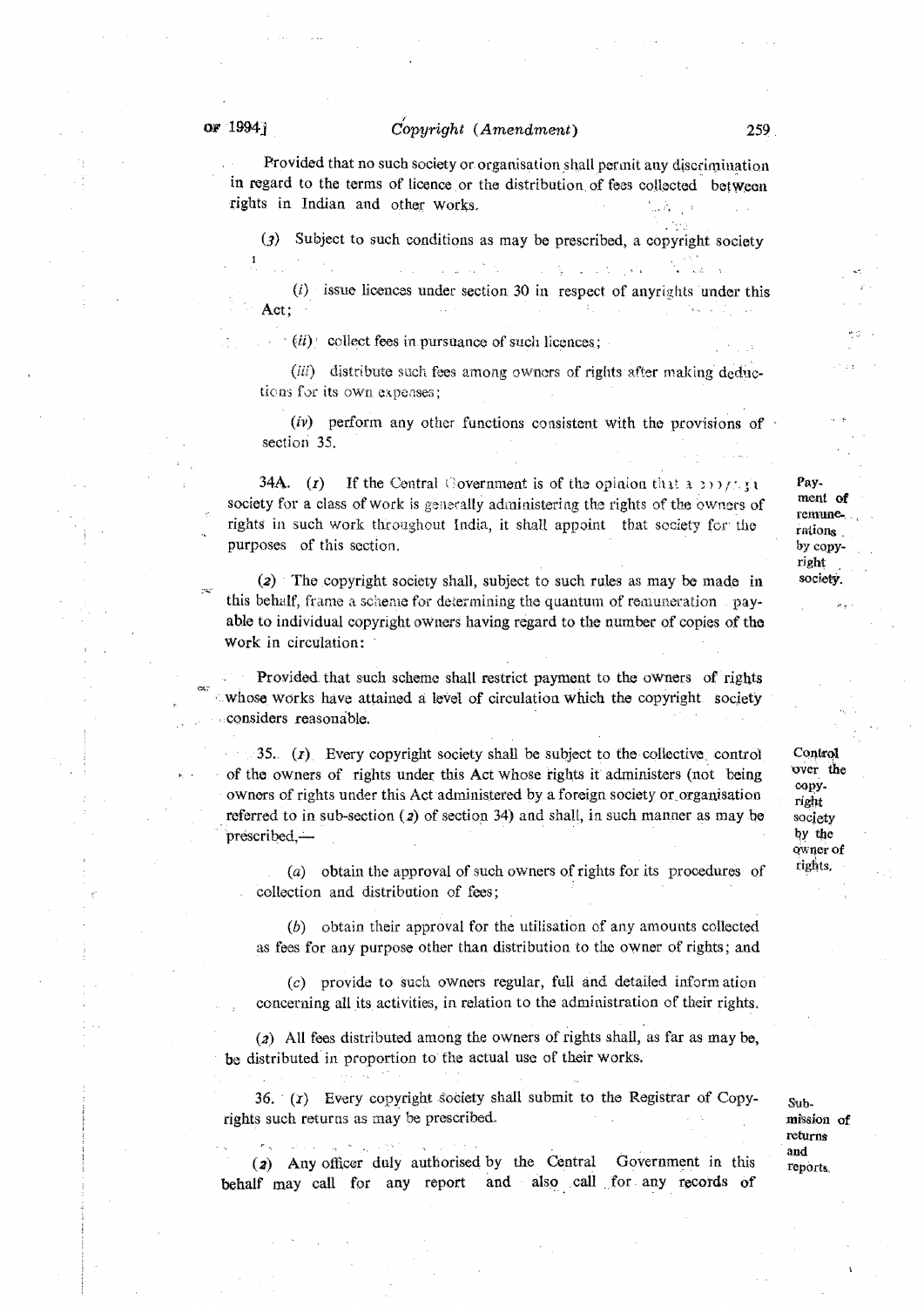### 260 Copyright (Amendment)

Таст 38.

any copyright society for the purpose of satisfying himself that the fees collected by the society in respect of rights administered by it are being utilised or distributed in accordance with the provisions OI this Act.

Rights 36A. Nothing in this Chapter shall affect any rights or liabi-<br>and  $\frac{1}{2}$  liting in any work in compation with a performing rights coolery and lities in any work in connection with a performing rights society is which had accrued or were incurred on or before the day prior to ming the commencement of the Copyright (Amendment) Act, 1994, or the commencement of the Copyright (Amendment) Act, 1994; rights any legal proceedings in respect of any such rights or liabilities pendsocieties. ing on that day.".

Amend 12. In Chapter VIII of the principal Act, for the heading ment of the recognize on  $\mathbb{R}^n$  and  $\mathbb{R}^n$  and  $\mathbb{R}^n$  and  $\mathbb{R}^n$  and  $\mathbb{R}^n$  and  $\mathbb{R}^n$  and  $\mathbb{R}^n$  and  $\mathbb{R}^n$  and  $\mathbb{R}^n$  an ment of "RIGHTS OF BROADCASTING AUTHORITIES", the heading "RIGHTS OF BROADCAST-Chapter ING ORGANISATION AND OF PERFORMERS" shall be substituted.

Substi-<br> $\begin{array}{ll}\n\text{Substituting } 13. \text{ For section } 37 \text{ of the principal Act, the following section shall be}\n\end{array}$ tution of *substituted*, namely: —

Broad- '37.  $(1)$  Every broadcasting organisation shall have a special cast cast reproduction shall have a same as "broadcast reproduction right" in respect of its duction **broadcasts**.

> (2) The broadcast reproduction right shall subsist until twentyfive years from the beginning of the calendar year next following the year in which the broadcast is made.

> (3) During the continuance of a broadcast reproduction right in relation to any broadcast, any person who, without the licence of the owner of the right does any of the following acts of the broadcast or any substantial part thereof,-

> > (a) re-broadcasts the broadcast; or

(h) causes the broadcast to be heard or seen by the public on payment of any charges; or

 $(c)$  makes any sound recording or visual recording of the broadcast; or

 $(d)$  makes any reproduction of such sound recording visual recording where such initial recording was done without licence or, where it was licensed, for any purpose not envisaged 'IJy such licence; or

(e) sells or hires to the public, or offers for such sale or hire, any such sound recording or visual recording referred to in clause  $(c)$  or clause  $(d)$ ,

of perfor-

section  $for$ section 37.

right.

Ť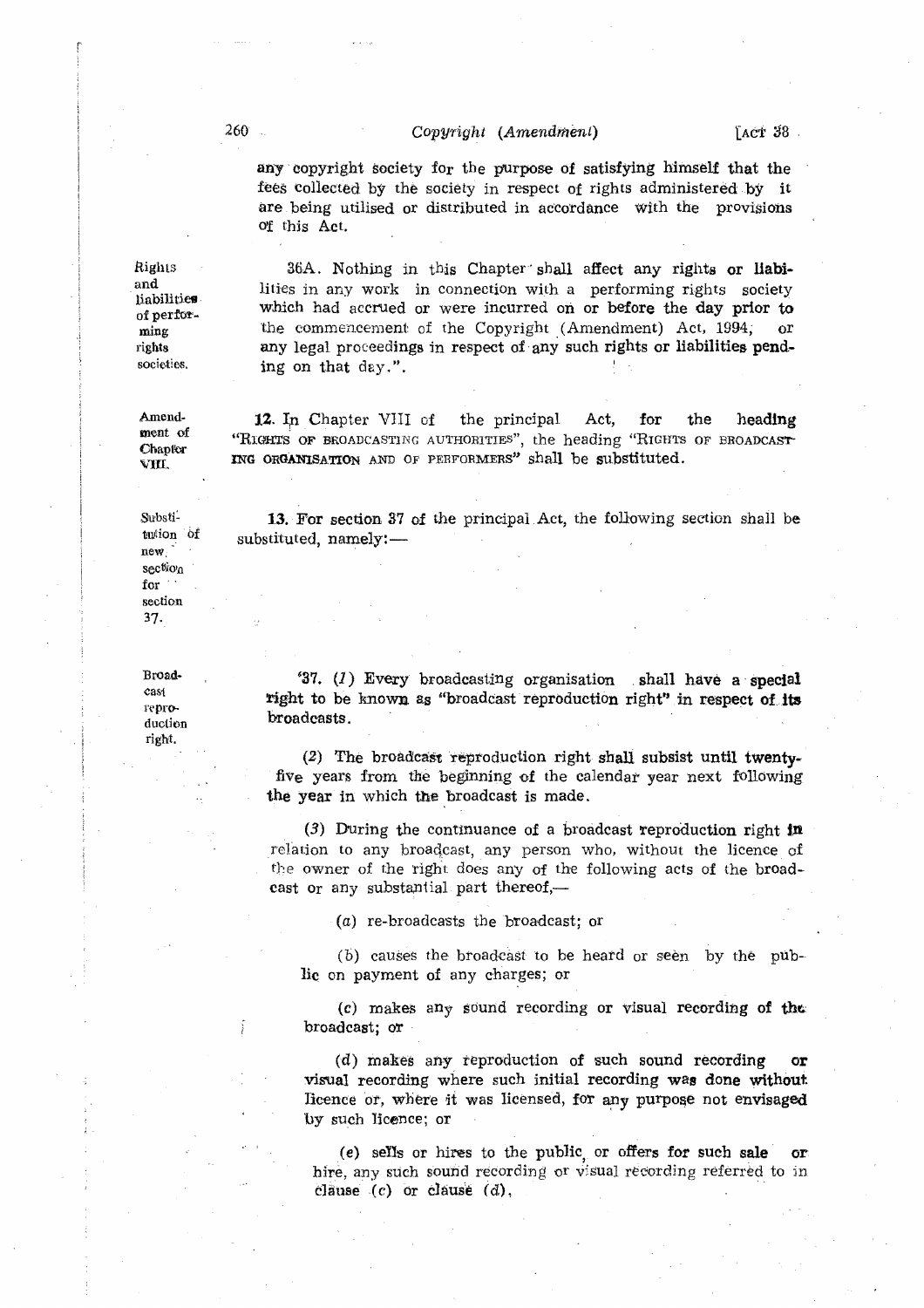14. For section 38 of the principal Act, the following section shall be Substituted corrections. substituted, namely: https://www.fathermore.com/substituted.com/substituted.com/substituted.com/substituted/new

section fur section 33.

'38.  $(l)$  Where any performer appears or engages in any per-<br>person ha shall have a gracial right t- ha known as the "partonformance, he shall have a special right  $t_0$  be known as the "performer's right'' in relation to such performance.

 $(2)$  The performer's right shall subsist until twenty-five years from the beginning of the calendar year next following the year in which the performance is made.

(3) During the continuance of a performer's right in relation to any performance, any person who, without the consent of the performer, does any of the following acts in respect of the performance or any substantial part thereof, namely:

(a) makes a sound recording or visual recording of the performance; or

(b) reproduces a sound recording or visual recording of the performance, which sound recording or visual recording was-

(i) made without the performer's consent; or

(ii) made for purposes different from those for which the performer gave his consent; or

(iii) made for purposes different 'from those referred to in section 39 from a sound recording or visual recording which was made in accordance with section 39; or

(c) broadcasts the performance except where the broadcast is made from a sound recording or visual recording other than one made in accordance with section 39, or is a re-broadcast by the same broadcasting organisation of an earlier broadcast which  $did$ <sup> $=$ </sup>not infringe the performer's right; or

 $(d)$  communicates the performance to the public otherwise than by broadcast, except where such communication to the public is made from a sound recording or a visual recording or a broadcast,

shall, subject to the provisions of section 39, be deemed to have infringed the performer's right.  $\overline{1}$ 

(4) Once a per'former has consented to the incorporation of his performance in a cinematograph film, the provisions of subsections  $(1)$ ,  $(2)$  and  $(3)$  shall have no further application to such performance.'.